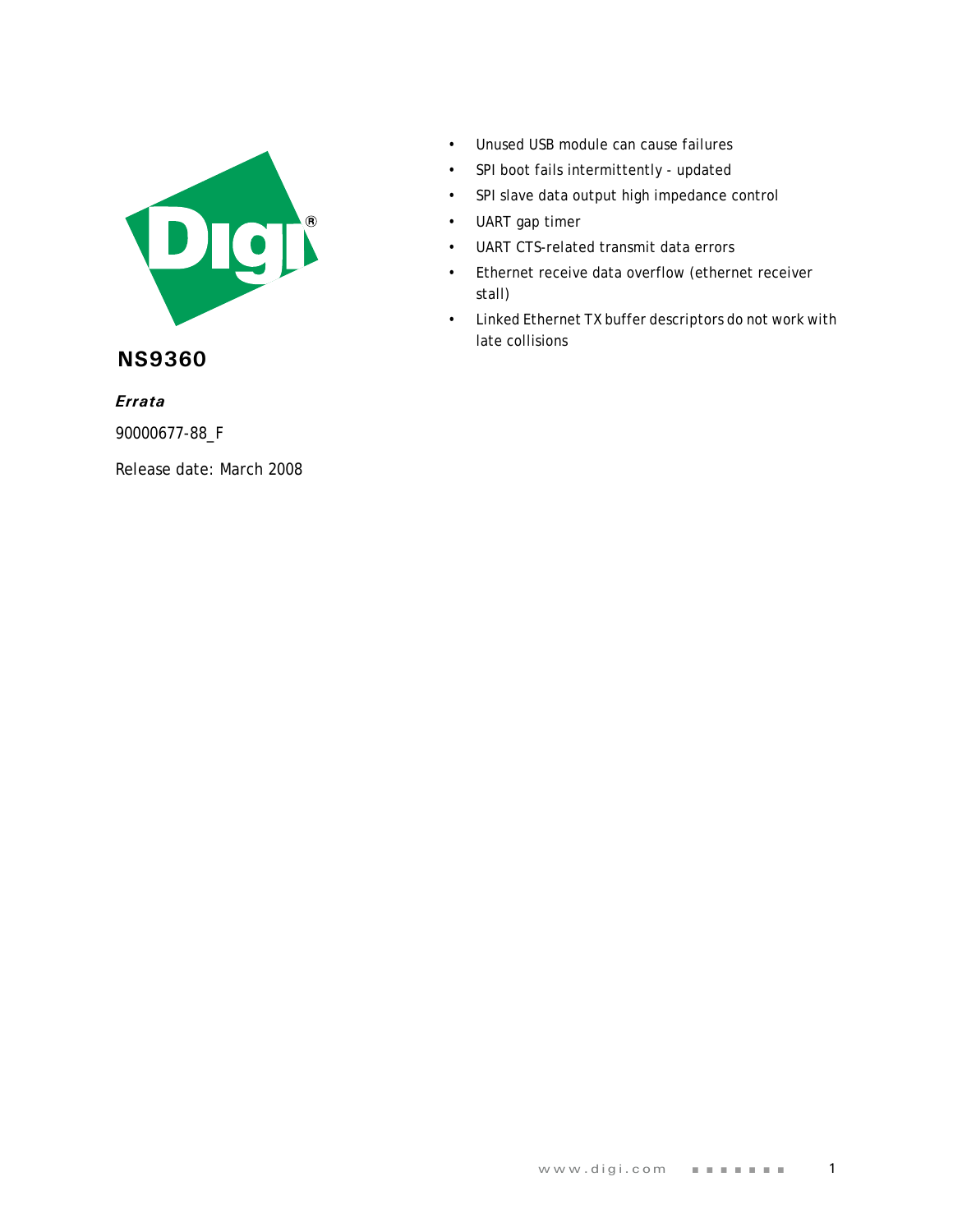### **Unused USB module can cause failures**

The USB logic inside the NS9360 must be disabled when it is not used. Other sections, like the SPI DMA, fail because they enable the DMA logic that is also used by the USB, and with the USB in a random state due to being enabled and un-initialized can start random DMA operations.

There are two ways to disable the USB logic. One uses software and one uses hardware.

**Software -**-Turn off the system clock to USB, and hold the USB Host and Device in Reset.

Be aware reading any USB register results in a bus error, but with fewer clocks running less power is consumed.

#### **Software Workaround Code:**

Addition to startup code.

/\*

 \* Hold USB Host and Device in Reset. Master Reset register Address: 9060 0000. \* D11 = 1 holds Host, and D12 = 1 holds Device.

\*/

bbus reset:

```
 LDR R0, = BBUS_RESET_BASE
LDR R1, [R0] \frac{1}{2} /* Load the current value into R1 \frac{1}{2} LDR R2, =0x1802
AND R1, R2, R1 \frac{1}{2} /* Mask out the bits we care about \frac{1}{2}STR R1, [RO] /* Put it back */
```
/\*

\* Shut off the USB clocks for Host and Device. Clock Configuration register

```
* Address: A090 017C. D14 = 0 disables Host, and D15 = 0 disables Device.
```
\*/

LDR R0, = CLOCK\_CONFIGURATION\_REGISTER

| LDR R1, $[RO]$            | $\prime$ * Load the current value into R1 $\prime\prime$ |
|---------------------------|----------------------------------------------------------|
| $LDR R2$ , $=0$ xFFFF3FFF |                                                          |
| AND R1, R2, R1            | /* Mask out the bits we care about */                    |
| STR R1, [R0]              | /* Put it back */                                        |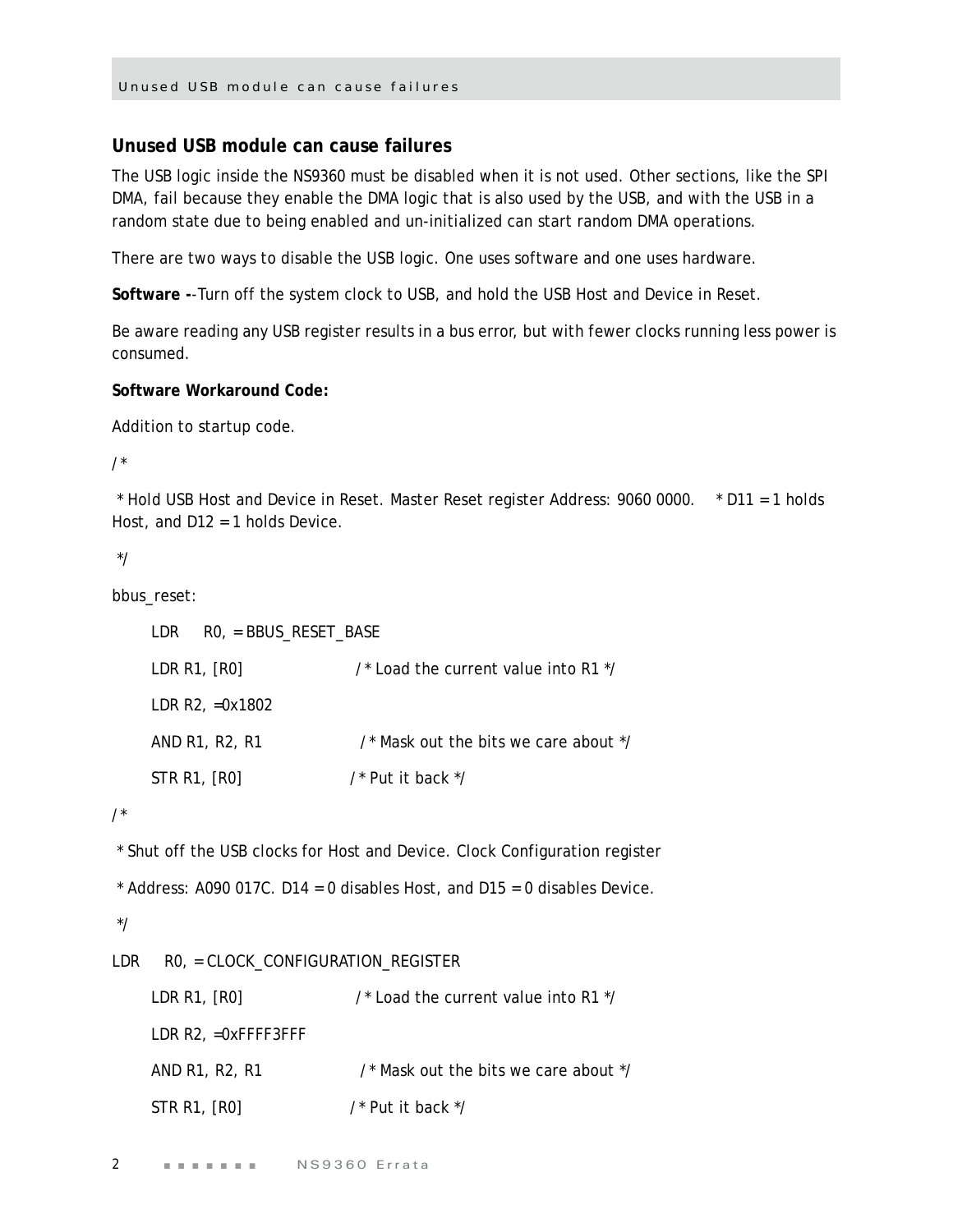**Hardware -** Reset the USB controller at power-up by providing an external clock.

## **Hardware workaround:**

Always provide an external USB clock into pin F18 (x1\_usb\_osc). The USB controller uses synchronous resets, and needs this clock running during power-up reset.

This clock does not need to be 48MHz. A lower frequency clock used elsewhere in the same design can be used. For example, the system clock or Ethernet clock.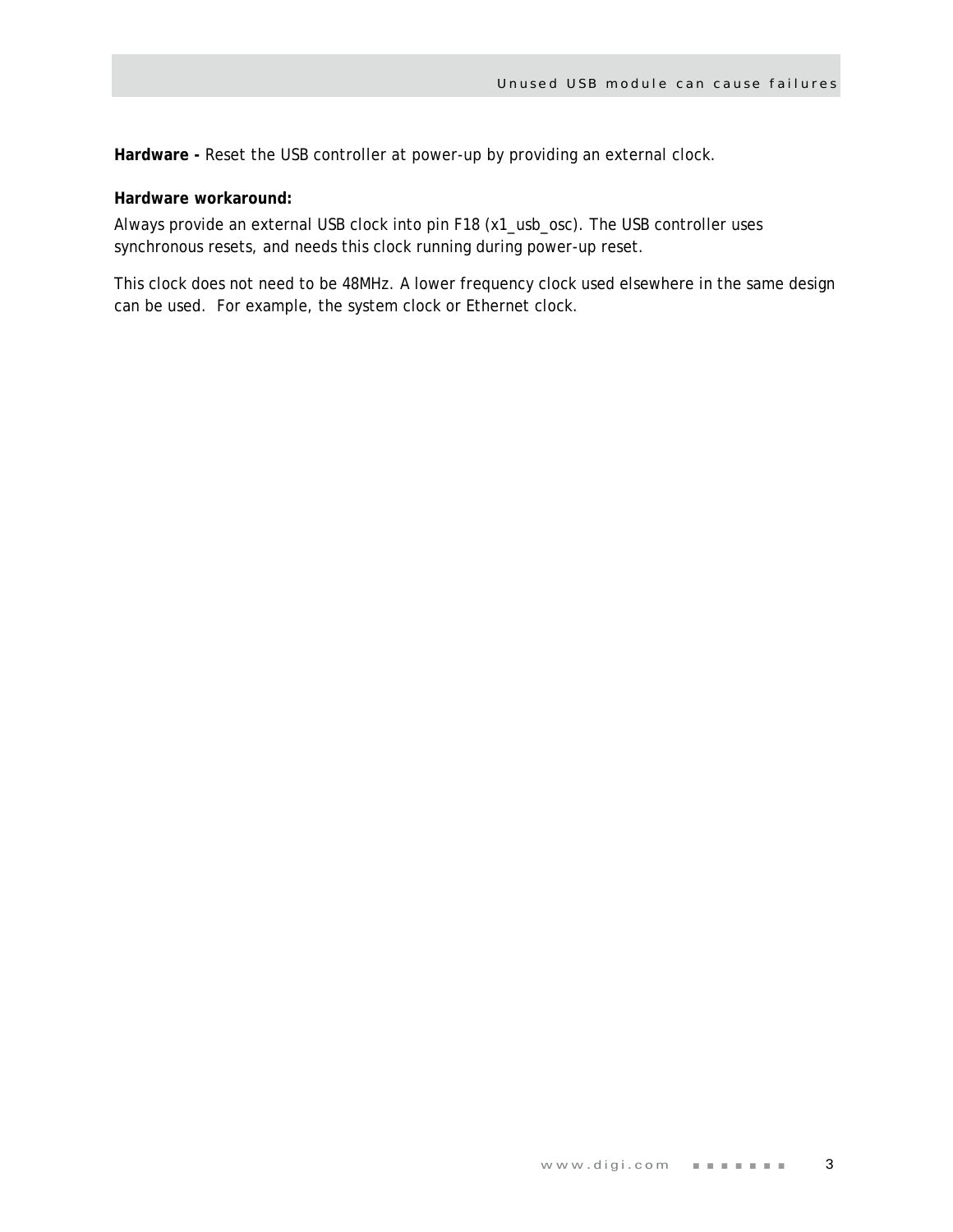# **SPI boot fails intermittently - updated**

SPI boot fails intermittently during power-on because of an initialization error. As a result, a manual reset to the NS9360 can sometimes be required after the initial power-up reset. SPI boot works reliably from push button reset.

A failure can also occur if the software changes the system endian bit after boot-up (bit 3 in the Miscellaneous System Configuration register). This bit is set according to the bootstrap condition on gpio[44].

## **Hardware workaround:**

A board hardware work around can detect and recover from the error.

The next diagrams show the timing for a proper boot-up and for an errored boot-up sequence:



Errored Boot-up

The board hardware workaround circuit that detects the unsuccessful boot-up is shown next.

Digi recommends that you use a spare dynamic memory chip select in the workaround circuit.

If the endian bit is never changed (bit 3 in the Miscellaneous System Configuration register), the circuit fed by reset\_done (inverter, flip-flop and AND gate) can be omitted. If the err\_detect\_n flipflop has a Schmitt trigger clock input the Schmitt trigger buffer can also be omitted.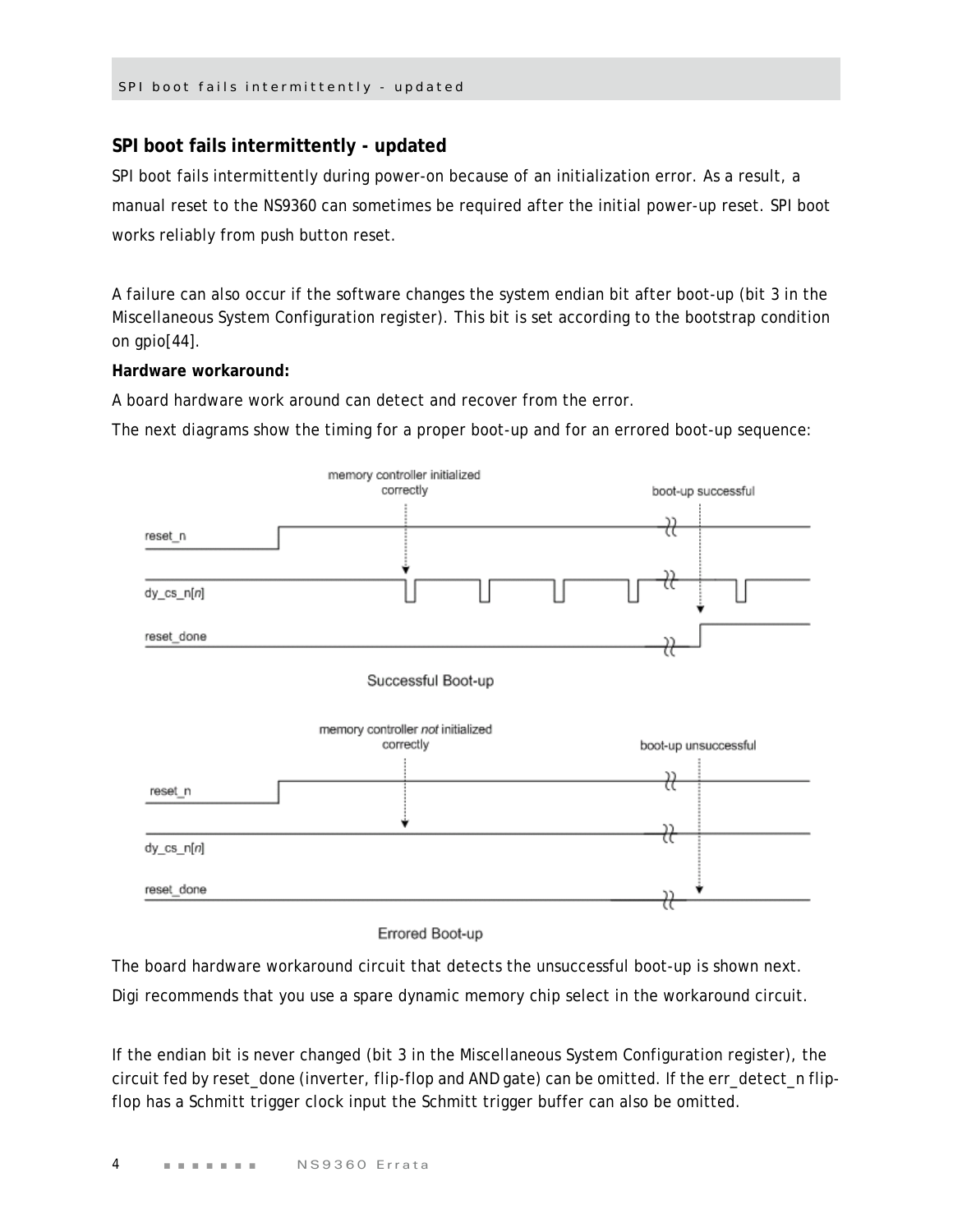Note: The Schmitt trigger buffer is required when both the err\_detect\_n (clock) and soft\_reset\_n (reset) inputs are driven.

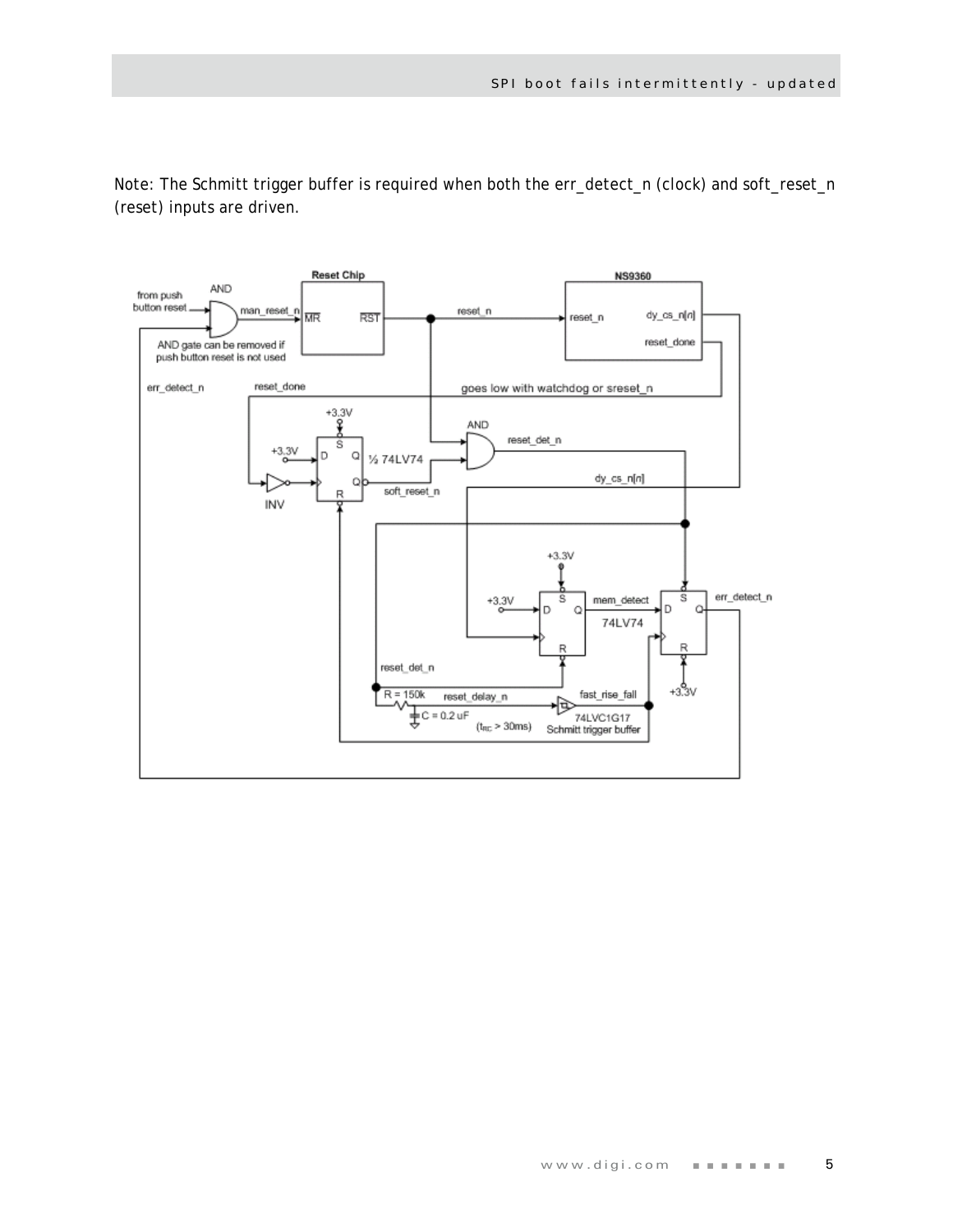

This timing diagram illustrates the recovery process:



#### **SPI slave data output high impedance control**

There is a problem that occurs in slave mode when there are other slaves on the SPI bus. When the slave select signal is de-asserted, the data output pin fails to go into a high impedance state and interferes with any other slave that is trying to drive the data signal.

**Workaround:** Do this for each SPI port. Externally buffer the data\_out signal with a tri-state buffer and connect the select signal to the active low tri-state control pin. There should be a pullup resistor on the output of the buffer to prevent floating when no slaves are selected.

**Example:**



### **UART gap timer**

The start bit of a new character may not be detected when the character or buffer gap timer expires. Framing, parity, or data corruption occur when a start bit is missed.

**Software workaround:** Three conditions have been identified for this erratum:

 Applications with a steady stream of receive data are not affected if the buffer gap timer is disabled.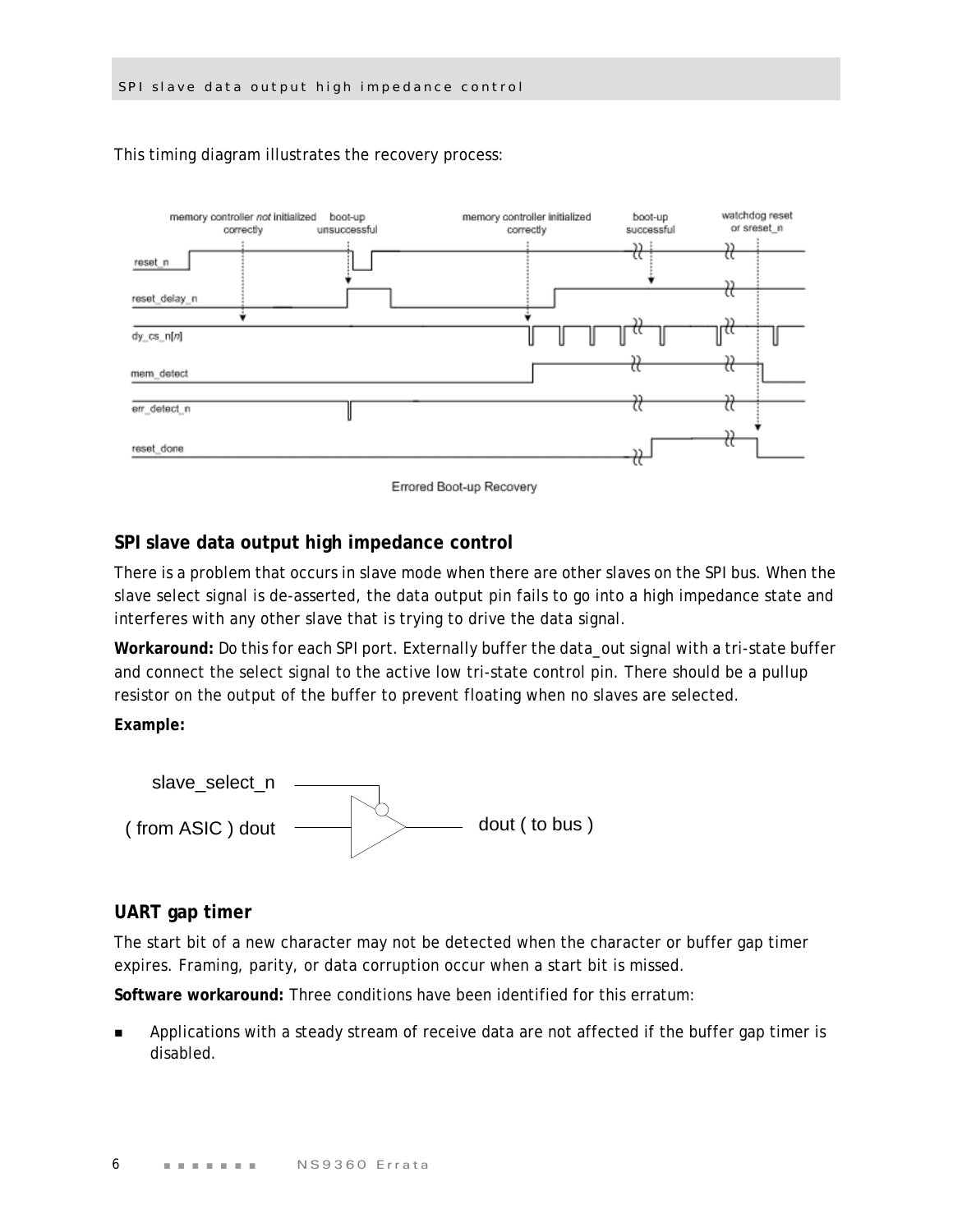- **Applications where the gap between characters is fixed and the character gap timer period is** configured to be less than the fixed period. The buffer gap timer must be disabled.
- Applications that have higher-level protocol error detection and recovery such as PPP can use both the buffer and character gap timers.

#### **Hardware workaround:**

**Note:** The hardware workaround requires that you have installed the appropriate software patch found in the NETOS SW Toolkit (on the Web).

A hardware workaround eliminates the possibility of receiving a start bit when a character or buffer gap timer is expiring. The workaround drives the baud clock off-chip and synchronizes the incoming data with this clock. As a result, the buffer and character gap timers and the next start bit have a fixed and known relationship with each other.

#### **Limitations:**

- The TMODE bit in the Bit-rate register must be cleared.
- Baud rates are limited to those available in x16 mode
- Baud rates with a divisor of 0 are not possible for all CPU frequencies. This translates to a maximum baud rate of 460k in x16 mode.
- Baud rates with a divisor of 1 are not possible for CPU frequencies below 147MHz. This translates to a baud rate of 230k in x16 mode.
- **The buffer and character gaps must be an even multiple of the sample clock period. For a** 96000bps UART in x16 UART mode, the equation is:
- **Timer increment** =  $((1/9600) / 16) \times 2 = 13.020$ us
- **Dree GPIO per UART is required to output the baud clock. The baud clock can be output on the** RI pin on each UART. This function is controlled by the RXEXT bit (27) in each Serial Bit-rate register.
- **If multiple UARTs are running at the same baud rate, one baud clock can be used for the** multiple UARTs.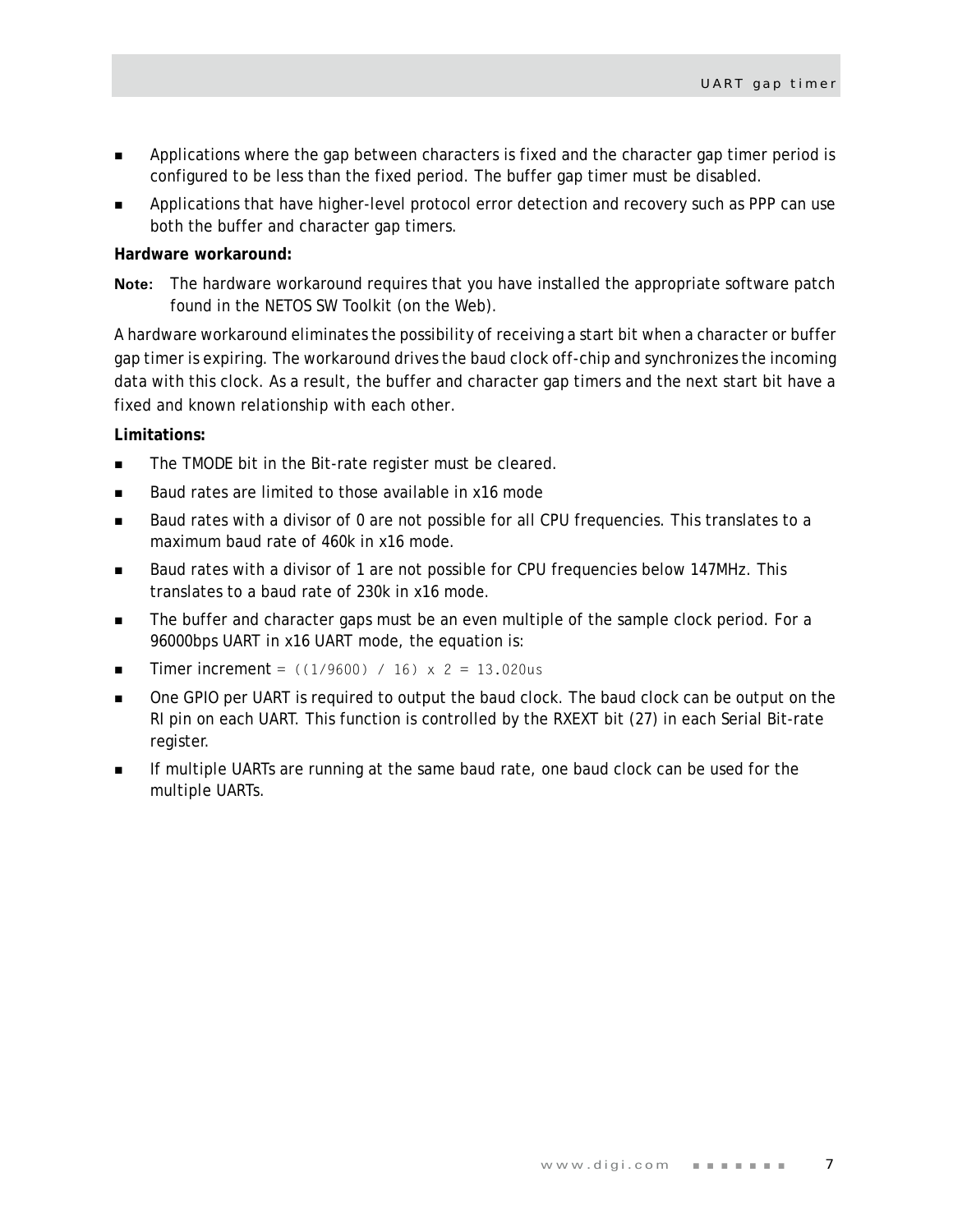# **Workaround drawing**



# **UART CTS-related transmit data errors**

A problem occurs when the CTS flow control signal is de-asserted during the BCLK that begins processing a new character. This problem causes the previous character to be re-transmitted instead of getting the next character from the transmit FIFO.

## **Software workarounds:**

- Modify these bits in Serial Channel Control register A:
	- Set the CTSTX bit (bit 23) to 0 to disable hardware-controlled CTSTX.
	- Set the ERXCTS bit (bit 4) to enable the software CTS signal change interrupt.
	- Update the serial transmit ISR to handle the CTS signal change.
- The maximum bytes in each DMA buffer descriptor is limited to 16 bytes.
- The maximum skid rate can be up to 16 characters.
- The serial monitor thread is changed to handle the missing CTS interrupt.

See the appropriate (6.0 or 6.3) NET+OS SW toolkit (on the Web) for the required software workarounds.

**Hardware workarounds:** For each UART, externally clock the CTS signal with the Txd\_n signal to guarantee that CTS will not be seen de-asserting at the start of a character.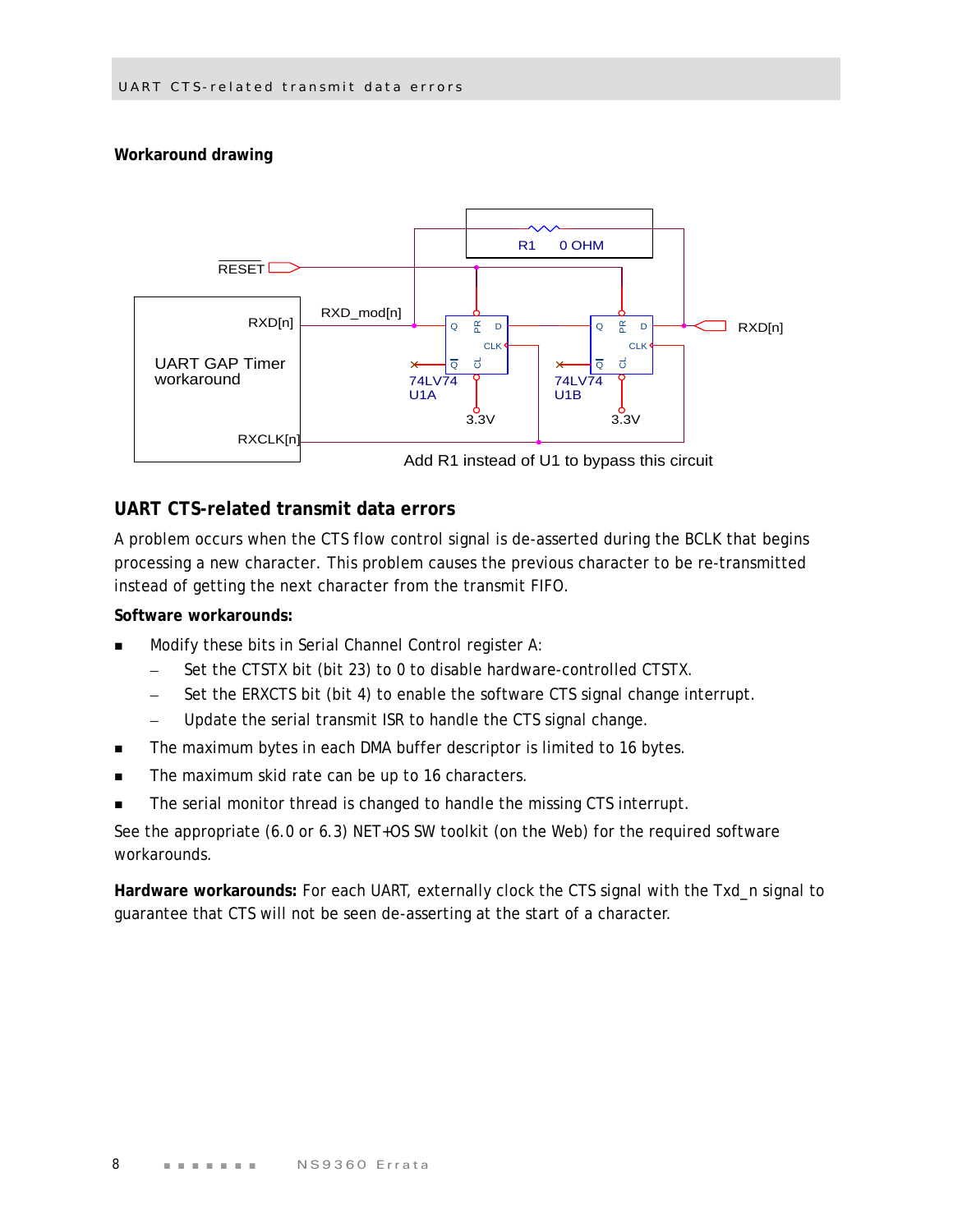

# **Ethernet receive data FIFO overflow (Ethernet receiver stall)**

The Ethernet receiver intermittently locks up in 100 Mbps half-duplex applications due to an overflow in the RX data FIFO.

**Workaround:** Reset the RX Ethernet logic when an RX\_OVFL\_DATA interrupt is generated. Go to http://ftp1.digi.com/support/documentation/ and search for "ethernet\_rx\_lockup" to read the application note for instructions.

# **Linked Ethernet TX buffer descriptors do not work with late collisions**

If the Ethernet transmitter locks up when a late collision occurs while transmitting an Ethernet packet consisting of multiple linked buffer descriptors, one of these situations occurs:

- The WRAP bit in the last entry of the embedded TXBD RAM is cleared.
- The WRAP bit is set in both the first and last entries in the TXBD RAM.

Workaround: Software keeps a shadow copy of the TXBD RAM flags in main memory, and updates the copy only when the CPU accesses the TXBD RAM. When the CPU receives an Ethernet TX ERROR interrupt of any kind (that is, the TXERR bit is set in the Ethernet Interrupt Status register), which includes a late collision, the CPU takes this action:

- **Reads the TX Error Buffer Descriptor Pointer register (TXERBD) which, in the case of the logic** error, points to the location that has the bad W (wrap) bit.
- Copies the flags from the shadow TXBD RAM to the real TXBD RAM starting at the location pointed to by TXERBD and ending at the first shadow location that has the L (last) bit set, indicating the last buffer descriptor for the packet. This corrects the W bit errors.